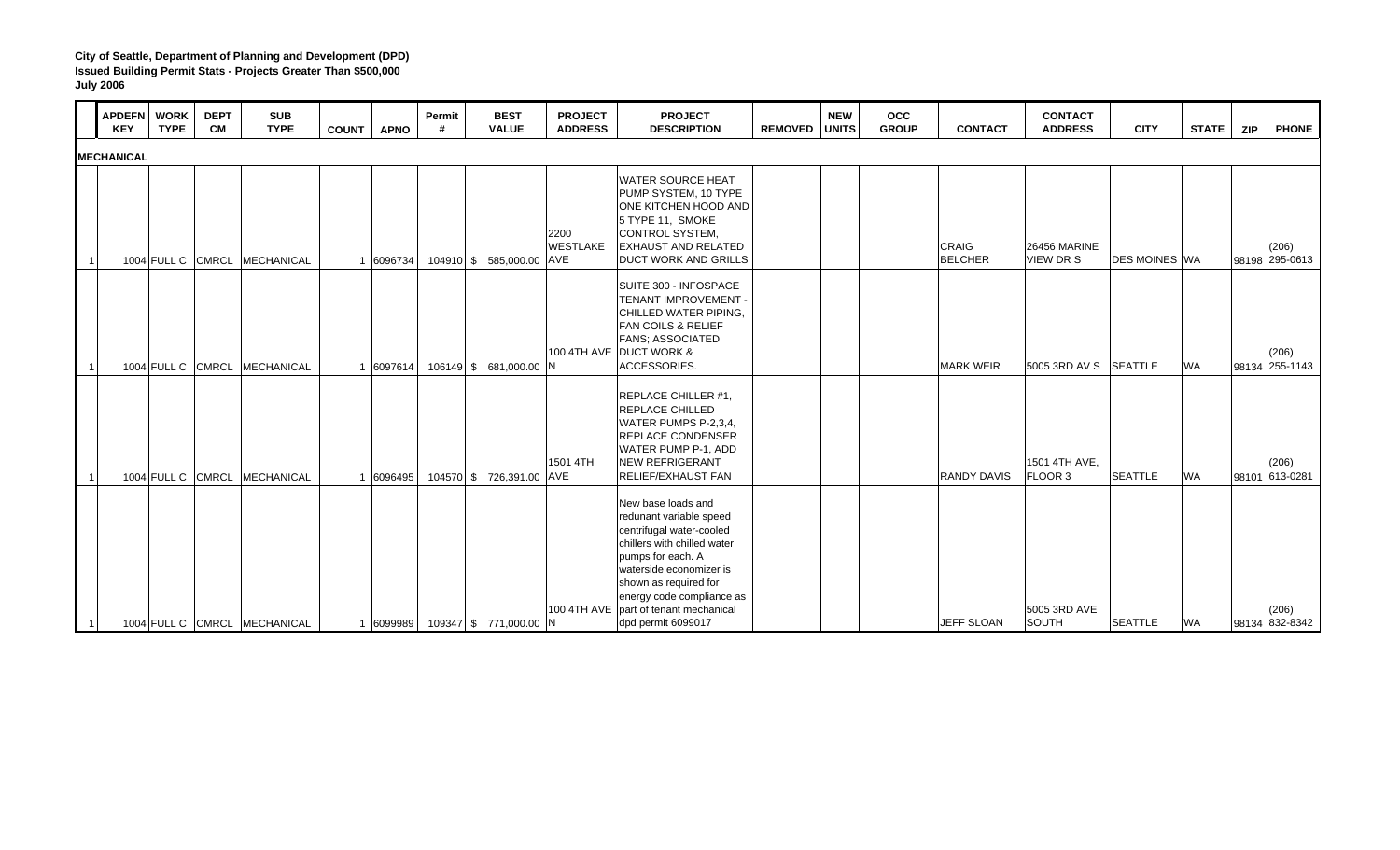|           | <b>APDEFN</b><br><b>KEY</b>  | <b>WORK</b><br><b>TYPE</b> | <b>DEPT</b><br><b>CM</b> | <b>SUB</b><br><b>TYPE</b> | <b>COUNT</b> | <b>APNO</b> | Permit<br># | <b>BEST</b><br><b>VALUE</b> | <b>PROJECT</b><br><b>ADDRESS</b> | <b>PROJECT</b><br><b>DESCRIPTION</b>                                                                                                                                                                                                                    | <b>REMOVED</b> | <b>NEW</b><br><b>UNITS</b> | <b>OCC</b><br><b>GROUP</b>  | <b>CONTACT</b>                  | <b>CONTACT</b><br><b>ADDRESS</b>    | <b>CITY</b>     | <b>STATE</b> | <b>ZIP</b> | <b>PHONE</b>            |
|-----------|------------------------------|----------------------------|--------------------------|---------------------------|--------------|-------------|-------------|-----------------------------|----------------------------------|---------------------------------------------------------------------------------------------------------------------------------------------------------------------------------------------------------------------------------------------------------|----------------|----------------------------|-----------------------------|---------------------------------|-------------------------------------|-----------------|--------------|------------|-------------------------|
| -1        | <b>COMMERCIAL ALTERATION</b> | 1004 FULL C   INST         |                          | <b>MECHANICAL</b>         |              | 1 6099595   |             | 108814 \$ 597,647.00 AVE NE | 4000 15TH                        | Install (4) new air handling<br>units w/ heating and chilled<br>water coils that serve (14)<br>new air terminal units in<br>class rooms.Additional<br>ventilation is provided by (6)<br>new exhaust fans, (3) unit<br>heaters and (3) powered<br>units. |                |                            |                             | RAYNEE HALE                     | 1221 2ND AV N   KENT                |                 | <b>WA</b>    |            | (206)<br>98032 575-9700 |
| 11        |                              | 3001 FULL                  | <b>CMRCL</b>             | ADD/ALT                   |              | 1 6094189   |             | 101336 \$ 500,000.00 ST     | 1600 E<br><b>JEFFERSON</b>       | Create new Ultrasound<br>Department in half of<br>existing Cancer Center<br>while maintaining existing<br>Ultrasound<br>Department.Consolidate<br>Pharmacy into a smaller<br>space; Basement level per<br>plans - MECHANICAL<br><b>INCLUDED</b>         |                |                            | <b>B CLINIC</b><br>0 OUTPAT | <b>ALLEN</b><br><b>WHITAKER</b> | 223 YALE AVE N SEATTLE              |                 | <b>WA</b>    |            | (206)<br>98109 223-5151 |
| $\vert$ 1 |                              | 3001 FULL                  | <b>CMRCL</b>             | ADD/ALT                   |              | 1 6095847   |             | 103671 \$ 500,000.00        | 3820<br>lS.                      | Alter interior of Safeway<br>store-with structural work for<br>mech unit support. Restripe<br>and reseal existing parking<br>lot accessory to Safeway.<br>RAINIER AVE No increase in number of<br>parking spaces, per plans.                            | <sub>0</sub>   |                            | 0 M RETAIL                  | <b>CORNEL</b><br><b>PURAVET</b> | 10940 NE 33RD<br>PLACE SUITE<br>202 | <b>BELLEVUE</b> | <b>WA</b>    | 98004      | (425)<br>827-2100       |
| 11        |                              | 3001 FULL                  |                          | CMRCL ADD/ALT             |              | 1 6103906   |             | 114682 \$ 526,000.00 AVE    | 1301 1ST                         | Non-structural tenant<br>alterations to existing offices<br>on floors A & M in Harbor<br>Steps, northeast tower to<br>expand existing tenant<br>space, per plans.                                                                                       | 0              |                            | 0B OFFICE                   | <b>LISA DOWNEY</b>              | 1301 1ST AVE<br>SUITE 301           | <b>SEATTLE</b>  | <b>WA</b>    |            | (206)<br>98105 467-5828 |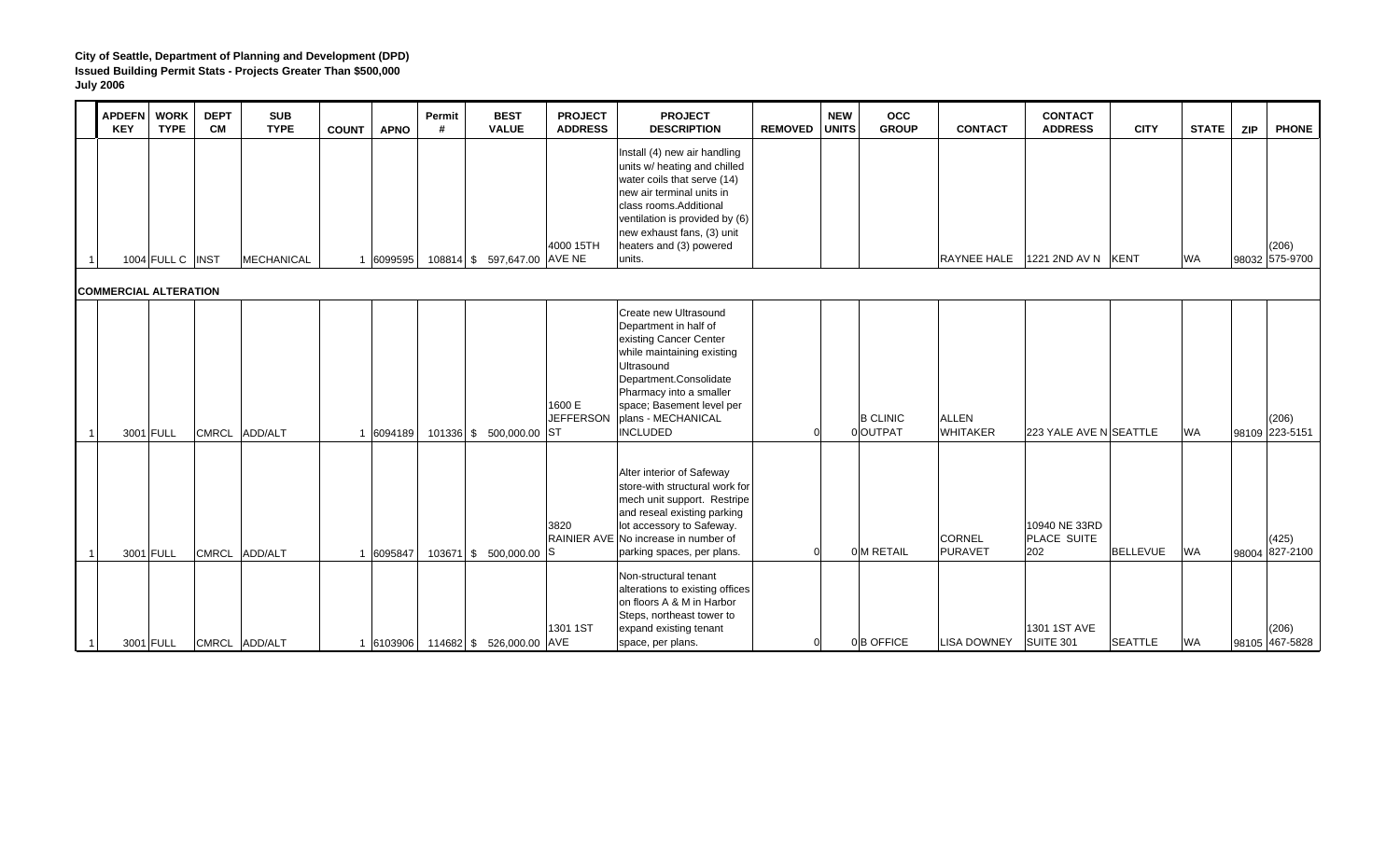|    | <b>APDEFN</b><br><b>KEY</b> | <b>WORK</b><br><b>TYPE</b> | <b>DEPT</b><br><b>CM</b> | <b>SUB</b><br><b>TYPE</b> | <b>COUNT</b> | <b>APNO</b> | Permit<br># | <b>BEST</b><br><b>VALUE</b>           | <b>PROJECT</b><br><b>ADDRESS</b> | <b>PROJECT</b><br><b>DESCRIPTION</b>                                                                                                                                                                                            | <b>REMOVED</b> | <b>NEW</b><br><b>UNITS</b> | <b>OCC</b><br><b>GROUP</b>                 | <b>CONTACT</b>                   | <b>CONTACT</b><br><b>ADDRESS</b>                     | <b>CITY</b>          | <b>STATE</b> | <b>PHONE</b><br><b>ZIP</b> |
|----|-----------------------------|----------------------------|--------------------------|---------------------------|--------------|-------------|-------------|---------------------------------------|----------------------------------|---------------------------------------------------------------------------------------------------------------------------------------------------------------------------------------------------------------------------------|----------------|----------------------------|--------------------------------------------|----------------------------------|------------------------------------------------------|----------------------|--------------|----------------------------|
| 11 | 3001 FULL                   |                            | <b>CMRCL</b>             | ADD/ALT                   | 1 6106147    |             |             | 117698 \$ 599,880.00 AVE              | 1501 4TH                         | Partial floor tenant<br>improvement at 5th floor of<br>Century Square bldg<br>including: minor demolition,<br>partition, electrical, ceiling,<br>finsihes and life safety per<br>plan.                                          | U              |                            | 0B OFFICE                                  | <b>CHIEN CHEN</b>                | <b>1215 4TH AVE</b><br><b>STE 1101</b>               | <b>SEATTLE</b>       | <b>WA</b>    | (206)<br>98101 264-9195    |
|    | 3001 FULL                   |                            | <b>CMRCL</b>             | ADD/ALT                   | 1 6098479    |             |             | 107288 \$ 600,000.00 AVE              | 1215 2ND                         | Remove all interior<br>partitions and alter total<br>floor, Office space TI of<br>level 2 of the Galland<br>building, per plans                                                                                                 | $\Omega$       |                            | 0B OFFICE                                  | <b>AMANDA</b><br><b>STURGEON</b> | <b>81 UNIVERSITY</b><br><b>STREET</b>                | <b>SEATTLE</b>       | <b>WA</b>    | (206)<br>381-6022<br>98101 |
|    | 3001 FULL                   |                            | <b>CMRCL</b>             | ADD/ALT                   | 1 6097886    |             |             | 106687 \$1,150,000.00 AVE             | 1118 5TH                         | Office TI, parapet retrofit<br>and facade restoration to<br>existing YWCA building, per<br>plan.                                                                                                                                | $\Omega$       |                            | 0R-1 OTHER                                 | <b>JESSICA</b><br><b>MILLER</b>  | 911 WESTERN<br>AVE STE 200                           | <b>SEATTLE</b>       | <b>WA</b>    | (206)<br>98104 623-1104    |
| 11 |                             |                            |                          | 3001 FULL C CMRCL ADD/ALT | 1 6078086    |             |             | 79491 \$ 540,000.00 ELLIOTT AVE plan. | 2501                             | Commercial tenant<br>improvements to 2nd, 3rd, &<br>4th floors of southeast<br>building and change use<br>from mini-warehouse,<br>warehouse and<br>administrative office to<br>Institute for advanced<br>studies and occupy per |                |                            | S-1 STORAGE, TOM<br>0 B CALSSROOM JOHANSON |                                  | PIER 56, 1201<br><b>ALASKAN WY</b><br><b>STE 200</b> | <b>SEATTLE</b>       | <b>WA</b>    | (206)<br>98101 971-5599    |
| 1  |                             |                            |                          | 3001 FULL C CMRCL ADD/ALT | 1 6090331    |             |             | 95871 \$750,000.00 ST                 | 315 W<br><b>NICKERSON</b>        | tenant improvements to all<br>floor levels for<br>telecommunications room,<br>replace suspended ceilings,<br>and replacement of<br>mechanical equipment per<br>plans.                                                           |                | 0                          | 0B CLASSROOM BELCHER                       | <b>CRAIG</b>                     | 26456 MARINE<br>VIEW DR S                            | <b>DES MOINES WA</b> |              | (206)<br>98198 295-0613    |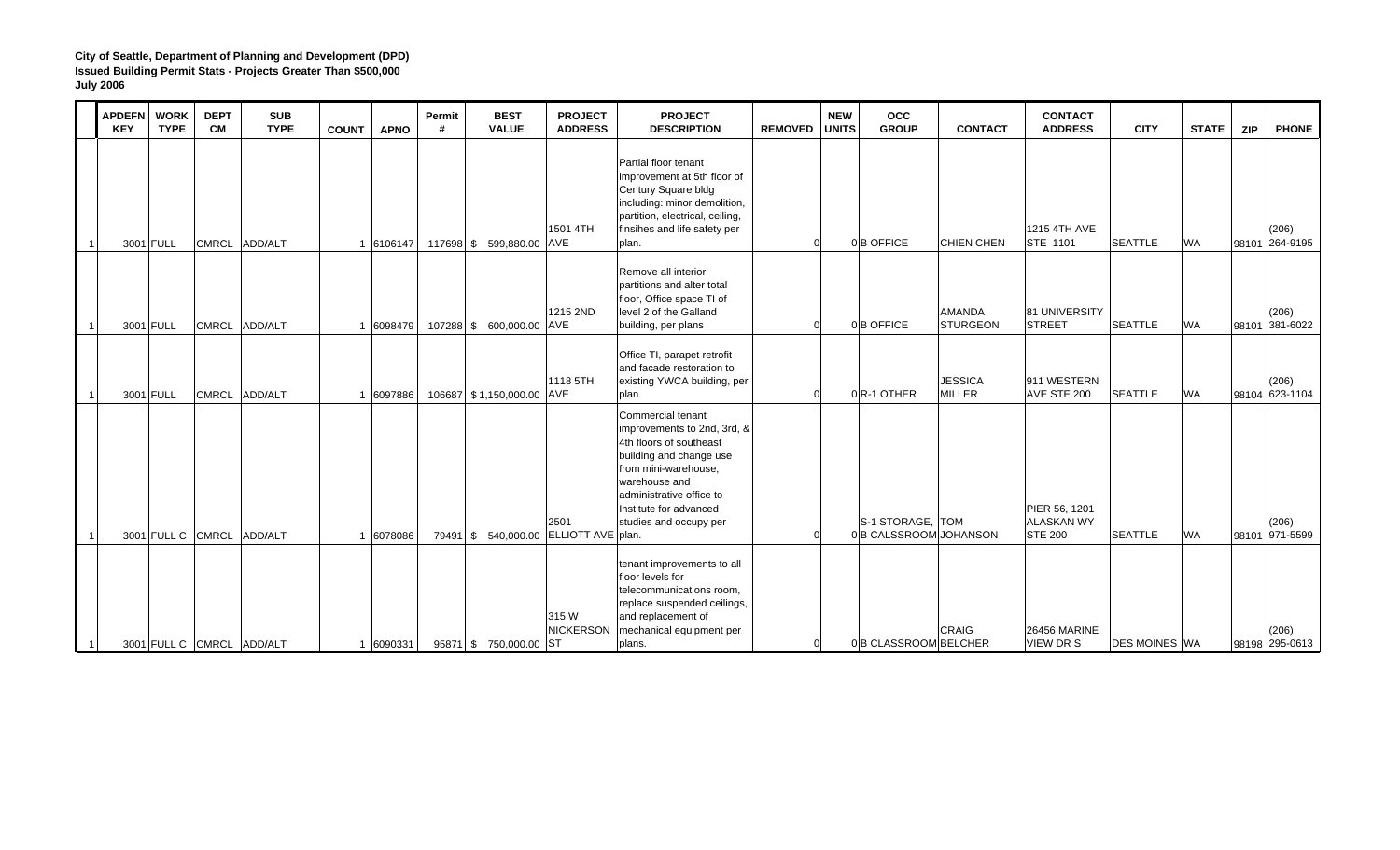|                | <b>APDEFN</b><br><b>KEY</b> | <b>WORK</b><br><b>TYPE</b> | <b>DEPT</b><br><b>CM</b> | <b>SUB</b><br><b>TYPE</b> | <b>APNO</b><br><b>COUNT</b> | Permit<br># | <b>BEST</b><br><b>VALUE</b> | <b>PROJECT</b><br><b>ADDRESS</b> | <b>PROJECT</b><br><b>DESCRIPTION</b>                                                                                                                                                                                                     | <b>REMOVED</b> | <b>NEW</b><br><b>UNITS</b> | <b>OCC</b><br><b>GROUP</b> | <b>CONTACT</b>                 | <b>CONTACT</b><br><b>ADDRESS</b>                          | <b>CITY</b>     | <b>STATE</b> | <b>ZIP</b> | <b>PHONE</b>            |
|----------------|-----------------------------|----------------------------|--------------------------|---------------------------|-----------------------------|-------------|-----------------------------|----------------------------------|------------------------------------------------------------------------------------------------------------------------------------------------------------------------------------------------------------------------------------------|----------------|----------------------------|----------------------------|--------------------------------|-----------------------------------------------------------|-----------------|--------------|------------|-------------------------|
| $\overline{1}$ |                             |                            |                          | 3001 FULL C CMRCL ADD/ALT | 1 6095225                   |             | 102839 \$1,000,000.00 ST    | <b>508 UNION</b>                 | Tenant Improvement to<br>existing office space 1st &<br>2nd fl. Adding new staircase<br>to connect two floors per<br>plan.(Charles<br>Schwab).(Mechanical<br>included in permit)                                                         |                |                            | 0B OFFICE                  |                                | 2440 WESTERN<br><b>DEBORAH HART AVE SUITE 611 SEATTLE</b> |                 | <b>WA</b>    |            | (206)<br>98121 387-5033 |
|                |                             | 3001 FULL C CMRCL          |                          | ADD/ALT                   | 1 6101086                   |             | 110843 \$1,100,000.00       | 1310 N 45TH<br><b>ST</b>         | <b>INTERIOR REMODEL &amp;</b><br><b>VOLUNTARY SEISMIC</b><br><b>UPGRADE TO BOYS &amp;</b><br><b>GIRLS CLUB, INSTALL</b><br>ELEVATOR, ALTER<br><b>EXTERIOR AND CONST</b><br>PLAYGROUND SECURITY<br><b>FENCING PER PLAN</b>                |                | 0 CTR                      | A-3 COMMNTY                | <b>JULIA EGENOLF WAY</b>       | 1201 ALASKAN                                              | <b>SEATTLE</b>  | <b>WA</b>    |            | (206)<br>98134 464-7997 |
|                |                             | 3001 FULL C CMRCL          |                          | ADD/ALT                   | 1 6090297                   |             | 99071 \$1,300,000.00        | 2807 3RD<br>AVE                  | Voluntary seismic upgrade<br>to existing concrete<br>commercial building (KIRO<br>TV bldg) per plan + FEMA<br>356 standards.                                                                                                             |                |                            | <b>NOT</b><br>0REVIEWED    | <b>RON</b><br><b>MARTINSON</b> | 2200 6TH AVE<br><b>STE 601</b>                            | <b>SEATTLE</b>  | <b>WA</b>    |            | (206)<br>98121 622-4580 |
| 11             |                             | 3001 FULL C CMRCL          |                          | ADD/ALT                   | 1 6100341                   |             | 109817 \$2,500,000.00       | 4215 36TH<br>AVE W               | <b>ALTER EXISTING MULTI-</b><br>USE FACILITY (BLDG #47)<br>TO ACCOMODATE NEW<br><b>EQUIPMENT PER PLAN</b>                                                                                                                                |                |                            | F-2 FACTORY<br>0 LOW       | <b>MARY DAVIS</b>              | 201 S JACKSON<br>ST #503                                  | <b>SEATTLE</b>  | <b>WA</b>    |            | (206)<br>98104 205-8643 |
|                |                             |                            |                          | 3001 FULL C CMRCL ADD/ALT | 1 6084589                   |             |                             | 13000 LAKE                       | Alterations to remodel<br>interior, small 2nd level<br>addition to east side of<br>structure, and dock addition<br>at rear of property for Fred<br>Meyer retail store including<br>87462 \$4,000,000.00 CITY WAY NE mechanical, per plan |                |                            | 0 M RETAIL                 | <b>MARTIN</b><br><b>SEGURA</b> | 601 SW 2ND ST<br><b>SUITE 1200</b>                        | <b>PORTLAND</b> | <b>OR</b>    |            | (503)<br>97204 419-4737 |
|                | <b>COMMERCIAL NEW</b>       |                            |                          |                           |                             |             |                             |                                  |                                                                                                                                                                                                                                          |                |                            |                            |                                |                                                           |                 |              |            |                         |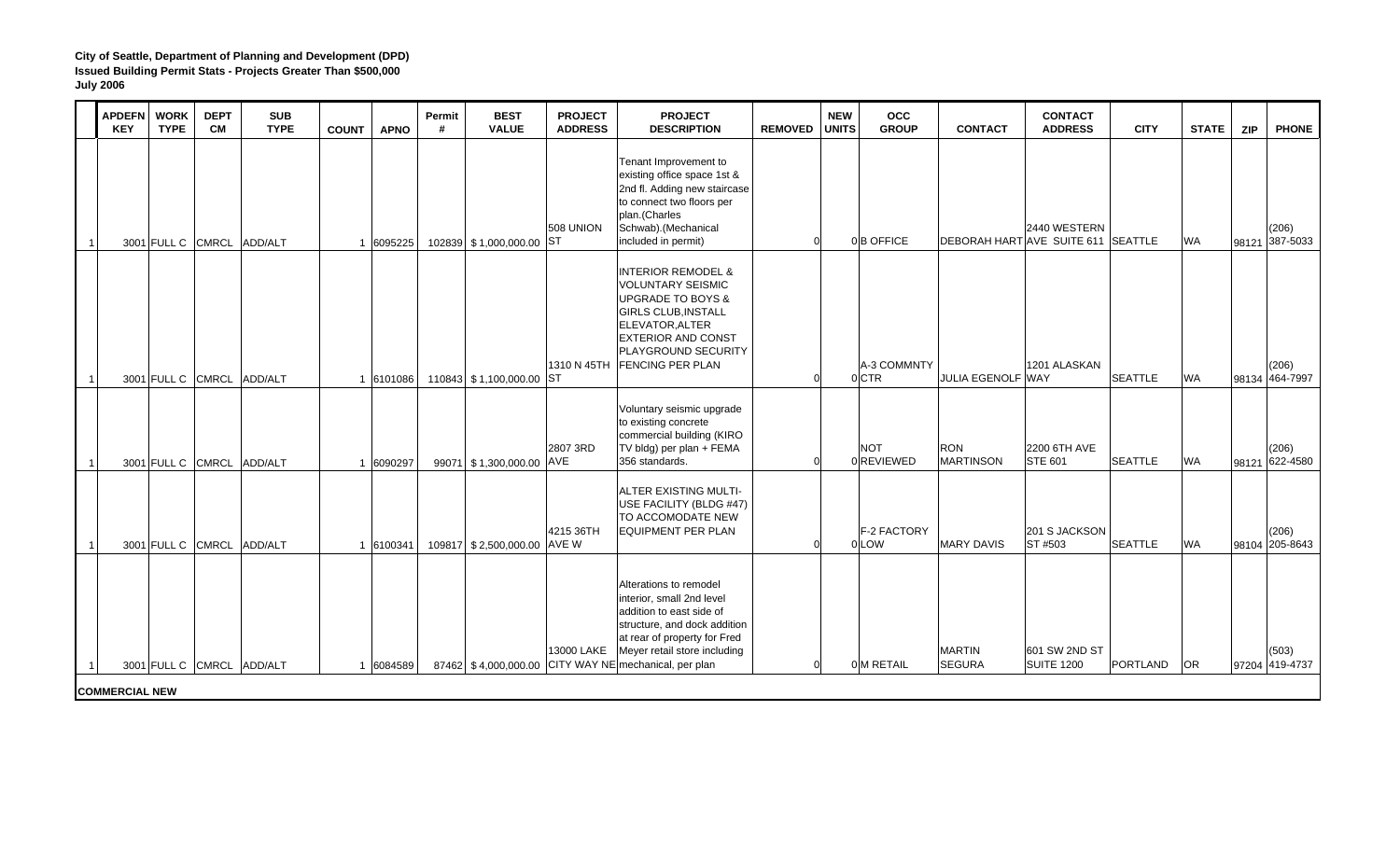| <b>APDEFN</b><br><b>KEY</b> | <b>WORK</b><br><b>TYPE</b> | <b>DEPT</b><br><b>CM</b> | <b>SUB</b><br><b>TYPE</b> | <b>COUNT</b> | <b>APNO</b> | Permit<br># | <b>BEST</b><br><b>VALUE</b>  | <b>PROJECT</b><br><b>ADDRESS</b> | <b>PROJECT</b><br><b>DESCRIPTION</b>                                                                                                                                                                                                                                                                                                           | <b>REMOVED</b> | <b>NEW</b><br><b>UNITS</b> | <b>OCC</b><br><b>GROUP</b>                                  | <b>CONTACT</b>                        | <b>CONTACT</b><br><b>ADDRESS</b>  | <b>CITY</b>          | <b>STATE</b> | <b>ZIP</b>     | <b>PHONE</b>            |
|-----------------------------|----------------------------|--------------------------|---------------------------|--------------|-------------|-------------|------------------------------|----------------------------------|------------------------------------------------------------------------------------------------------------------------------------------------------------------------------------------------------------------------------------------------------------------------------------------------------------------------------------------------|----------------|----------------------------|-------------------------------------------------------------|---------------------------------------|-----------------------------------|----------------------|--------------|----------------|-------------------------|
|                             | 3001 FULL C CMRCL          |                          | <b>NEW</b>                |              | 1 6087237   |             | 91425 \$ 600,000.00 SMITH ST | 2601 W                           | Construct new park (Seattle<br>Parks and Recreation) at<br>former Magnolia Elementary<br>Playfield. Project includes<br>9,114 cu. yds. of grading,<br>construction of picnic<br>shelter and retaining walls,<br>and installation of<br>playground equipment per<br>plan. Determination of non-<br>significance by Seattle<br>Parks Department. |                |                            | A-3 COMMNTY<br>0 CTR                                        | <b>JIM KELLER</b>                     | <b>1927 POST</b><br><b>ALLEY</b>  | <b>SEATTLE</b>       | <b>WA</b>    | 98101 285-3026 | (206)                   |
|                             | 3001 FULL C CMRCL          |                          | <b>NEW</b>                |              | 1 6102997   |             | 113435 \$1,000,000.00 AVE N  | 2619 4TH                         | Grading, Drainage and<br>construction of North<br>parking lot per plan                                                                                                                                                                                                                                                                         |                |                            | NO OCC<br>0 GROUP                                           | <b>DAN UMBACH</b>                     | 2111 3RD AVE                      | <b>SEATTLE</b>       | <b>WA</b>    | 98121 427-3871 | (206)                   |
|                             | 3001 FULL C CMRCL          |                          | <b>NEW</b>                |              | 1 6107152   |             | 119112 \$1,000,000.00 AVE N  | 318<br><b>WESTLAKE</b>           | Phase 3A of 3 for<br>construction of an Office<br>bldg/ Building shell & core/<br>no occupancy - structure<br>only this phase, levels 1 to<br>3, slabs and columns per<br>plan, see Phase 2 permit,<br>6074261, for approved<br>structural details                                                                                             |                |                            | NO OCC<br>0 GROUP                                           | <b>JODI</b><br><b>PATTERSON</b>       | 26456 MARINE<br><b>VIEW DR S</b>  | <b>DES MOINES WA</b> |              |                | (425)<br>98198 681-4718 |
|                             | 3001 FULL C CMRCL          |                          | <b>NEW</b>                |              | 1 6082386   |             | 84241 \$1,500,000.00 S       | 105 5TH AVE                      | Phase 3, construct and<br>occupy Fire Station 10, per<br>plan.                                                                                                                                                                                                                                                                                 |                |                            | 0B OTHER                                                    | <b>MILTON WON</b>                     | 121 STEWART<br>ST #200            | <b>SEATTLE</b>       | <b>WA</b>    | 98101          | (206)<br>443-8606       |
|                             |                            | 3001 FULL C CMRCL NEW    |                           |              | 1 6082032   |             | 83717 \$1,997,648.00 AVE S   | 5303 1ST                         | Construct new office<br>building and occupy per<br>plan.                                                                                                                                                                                                                                                                                       | $\Omega$       |                            | 0B OFFICE                                                   | <b>BRODERICK</b><br><b>ARCHITECTS</b> | 55 S ATLANTIC<br>ST #301          | <b>SEATTLE</b>       | <b>WA</b>    | 98134 682-7525 | (206)                   |
|                             |                            | 3001 FULL C CMRCL NEW    |                           |              | 6067926     |             | 68527 \$2,727,645.00 AVE SW  | 4739 44TH                        | Construct 4 story mixed use<br>bldg w/14 residential units,<br>ground level commercial<br>and enclosed parking<br>garage (19 spaces)                                                                                                                                                                                                           |                |                            | <b>S-2 PARKNG</b><br>ENCL, B<br>OFFICE, R-2<br>14 APARTMENT | <b>JEFF FLOOR</b>                     | 1402 3RD AVE,<br><b>SUITE 925</b> | <b>SEATTLE</b>       | <b>WA</b>    | 98101 623-0511 | (206)                   |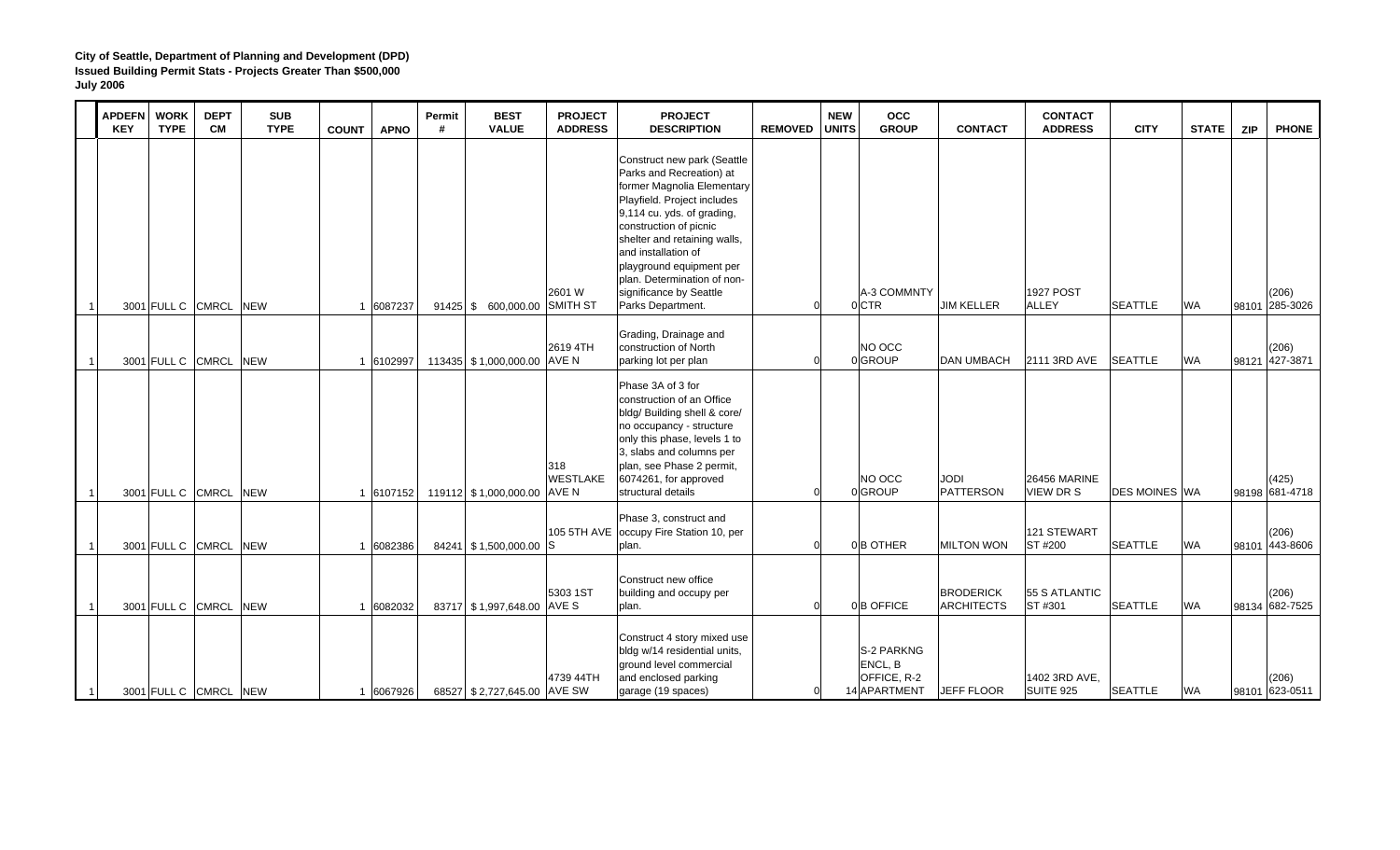|    | <b>APDEFN</b><br><b>KEY</b> | <b>WORK</b><br><b>TYPE</b> | <b>DEPT</b><br><b>CM</b> | <b>SUB</b><br><b>TYPE</b> | <b>COUNT</b> | <b>APNO</b> | Permit<br># | <b>BEST</b><br><b>VALUE</b>  | <b>PROJECT</b><br><b>ADDRESS</b> | <b>PROJECT</b><br><b>DESCRIPTION</b>                                                                                                                                                                                                                                                                 | <b>REMOVED</b> | <b>NEW</b><br><b>UNITS</b> | <b>OCC</b><br><b>GROUP</b>                                           | <b>CONTACT</b>                                 | <b>CONTACT</b><br><b>ADDRESS</b>        | <b>CITY</b>     | <b>STATE</b> | <b>ZIP</b> | <b>PHONE</b>            |
|----|-----------------------------|----------------------------|--------------------------|---------------------------|--------------|-------------|-------------|------------------------------|----------------------------------|------------------------------------------------------------------------------------------------------------------------------------------------------------------------------------------------------------------------------------------------------------------------------------------------------|----------------|----------------------------|----------------------------------------------------------------------|------------------------------------------------|-----------------------------------------|-----------------|--------------|------------|-------------------------|
|    |                             | 3001 FULL C CMRCL          |                          | <b>NEW</b>                |              | 1 6104914   |             | 116052 \$4,058,130.00 NT WAY | 3150 W<br><b>GOVERNME</b>        | <b>CONSTRUCT 4-STY</b><br><b>MIXED OCCUPANCY</b><br>STRUCTURE/30-UNIT<br>CONDOS/ STRUCTURAL &<br>ARCHITECTURAL<br>COMPLETION/ OCCUPY<br>PER PLAN/ PHASE II OF II                                                                                                                                     | <sub>0</sub>   | 30                         |                                                                      | STEVE THOMAS #201                              | 50 116TH AV SE                          | <b>BELLEVUE</b> | <b>WA</b>    | 98004      | (425)<br>401-628        |
|    |                             | 3001 FULL C CMRCL          |                          | <b>NEW</b>                |              | 1 6098261   |             | 107015 \$5,807,009.00 AVE NE | 4719 12TH                        | <b>ESTABLISH USE AS A</b><br>HOTEL W/2<br><b>APARTMENTS &amp; PARKING</b><br><b>CONSTRUCT NEW 6</b><br>STORY HOTEL W/2<br>APARTMENTS AND TWO<br>LEVELS OF PARKING IN<br><b>BASEMENT.</b>                                                                                                             |                |                            | A-3 OTHER, R-<br>2 OTHER, R-2<br>APARTMENT,<br>S-1 PARKING<br>1ENCL  | <b>UNIVERSITY</b><br><b>INVESTMENTS</b><br>LLC | 12345 LAKE<br><b>CITY WY NE</b><br>#211 | <b>SEATTLE</b>  | <b>WA</b>    |            | (206)<br>98125 361-8241 |
| -1 |                             | 3001 FULL C CMRCL          |                          | <b>NEW</b>                |              | 6079517     |             | 81008 \$6,538,664.00 AVE N   | 115 WARREN                       | Phase II of II for<br>construction of a 6-story<br>mixed use/occupancy<br>structure including live-work<br>and non-ground related<br>apartments together with<br>acc'y parking. This<br>application includes<br>Foundation, Structural Shell<br>and Architectural<br>Completion. Occupy per<br>plans | ΩI             |                            | B OFFICE, R-2<br>APARTMENT,<br>R-2 OTHER, S-<br>2 PARKING<br>60 ENCL | <b>MARIA</b><br><b>BARRIENTOS</b>              | 2003 WESTERN<br>AVE, #300               | <b>SEATTLE</b>  | <b>WA</b>    | 98121      | (206)<br>728-1912       |
|    | <b>INSTUTION ALTERATION</b> | 3001 FULL C CMRCL NONE     |                          |                           |              | 1 6079516   |             | 81007 \$700,000.00 AVE N     |                                  | Phase I of II - Shoring &<br>Excavation only this phase<br>for future construction of a 6-<br>story mixed use structure,<br>115 WARREN per plans. No occupancy<br>this permit.                                                                                                                       | 0l             |                            | NO OCC<br>0GROUP                                                     | <b>MARIA</b><br><b>BARRIENTOS</b>              | 2003 WESTERN<br>AVE, #300               | <b>SEATTLE</b>  | <b>WA</b>    |            | (206)<br>98121 728-1912 |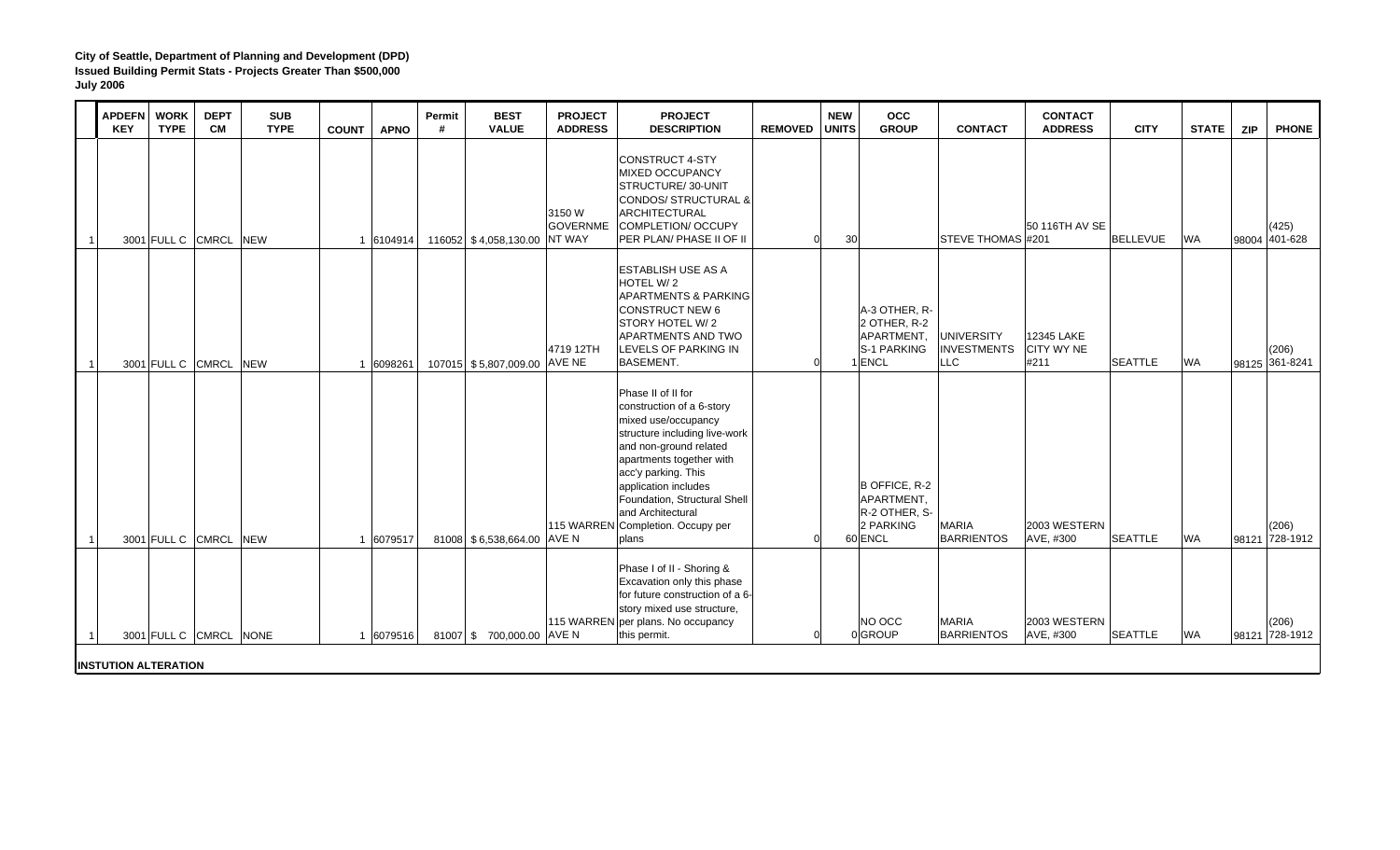|                | <b>APDEFN</b><br><b>KEY</b>   | <b>WORK</b><br><b>TYPE</b> | <b>DEPT</b><br><b>CM</b> | <b>SUB</b><br><b>TYPE</b> | <b>APNO</b><br><b>COUNT</b> | Permit<br># | <b>BEST</b><br><b>VALUE</b>            | <b>PROJECT</b><br><b>ADDRESS</b>    | <b>PROJECT</b><br><b>DESCRIPTION</b>                                                                                                                                                                                                                                                                                                           | <b>REMOVED</b> | <b>NEW</b><br><b>UNITS</b> | <b>OCC</b><br><b>GROUP</b>                   | <b>CONTACT</b>                    | <b>CONTACT</b><br><b>ADDRESS</b>                             | <b>CITY</b>          | <b>STATE</b> | <b>ZIP</b> | <b>PHONE</b>            |
|----------------|-------------------------------|----------------------------|--------------------------|---------------------------|-----------------------------|-------------|----------------------------------------|-------------------------------------|------------------------------------------------------------------------------------------------------------------------------------------------------------------------------------------------------------------------------------------------------------------------------------------------------------------------------------------------|----------------|----------------------------|----------------------------------------------|-----------------------------------|--------------------------------------------------------------|----------------------|--------------|------------|-------------------------|
| $\overline{1}$ |                               | 3001 FULL                  | <b>INST</b>              | ADD/ALT                   | 1 6091655                   |             | 97795 \$1,800,000.00 516 3RD AVE plans |                                     | Interior alterations in the<br>basement of the King<br>County Courthouse,<br>Mechanical included, per                                                                                                                                                                                                                                          |                |                            | <b>NOT</b><br>0 REVIEWED                     | <b>JOHN RICE</b>                  | 18311 BOTHELL<br><b>EVERETT</b><br><b>HIWAY SUITE</b><br>260 | <b>BOTHELL</b>       | <b>WA</b>    |            | (425)<br>98012 402-6029 |
| 11             |                               | 3001 FULL C INST           |                          | ADD/ALT                   | 1 6066122                   |             | 66643 \$1,500,000.00                   | 3601<br><b>CALIFORNIA</b><br>AVE SW | <b>COMMERCIAL TI</b><br><b>INTERIOR RENOVATIONS</b><br><b>TO IMPROVE</b><br><b>ACCESSIBILITY WITH A</b><br>NEW ELEVATOR, 900<br>SQUARE FOOT ADDITION<br>TO SECOND FLOOR.<br><b>SPRINKLERING OF "BLDG</b><br>B" and other interior<br>alterations to accomodate<br>structural and new partition<br>changes on 2nd & 1st floors<br>and basement. | ∩              |                            | <b>B OFFICE, E</b><br>OTHER, A-3<br>0 CHURCH | <b>LESLEY BAIN</b>                | 121 STEWART<br>ST #200                                       | <b>SEATTLE</b>       | <b>WA</b>    | 98101      | (206)<br>443-8606       |
| 11             |                               | 3001 FULL C INST           |                          | ADD/ALT                   | 1 6082388                   | 84243       | ############ ST                        | 800                                 | Phase II of III, construction<br>foundation and 3<br><b>REPUBLICAN</b> basements for research<br>Laboratory, per plans.<br><b>SUBSTANTIAL</b>                                                                                                                                                                                                  |                |                            | <b>NOT</b><br>0 REVIEWED                     | <b>JODI</b><br><b>PATTERSON</b>   | <b>26456 MARINE</b><br><b>VIEW DR S</b>                      | <b>DES MOINES WA</b> |              |            | (425)<br>98198 681-4718 |
| 11             |                               | 3001 FULL C   INST         |                          | ADD/ALT                   | 1 6093158                   |             | 99917 ############# AVE NE             | 4000 15TH                           | <b>ALTERATIONS - major</b><br>renovations including<br>seismic + ADA upgrades,<br>plus new classrooms,<br>laboratories, offices and<br>mechanical penthouse in<br>Guggenheim Hall of existing<br>major institution (University<br>of Washington) per plan.                                                                                     |                |                            | $A-3$<br>AUDITORIUM.                         | 0 B CLASSROOM DON BRUBECK ST #500 | <b>71 COLUMBIA</b>                                           | <b>SEATTLE</b>       | <b>WA</b>    |            | (206)<br>98104 340-9500 |
|                | <b>MULTIFAMILY ALTERATION</b> |                            |                          |                           |                             |             |                                        |                                     |                                                                                                                                                                                                                                                                                                                                                |                |                            |                                              |                                   |                                                              |                      |              |            |                         |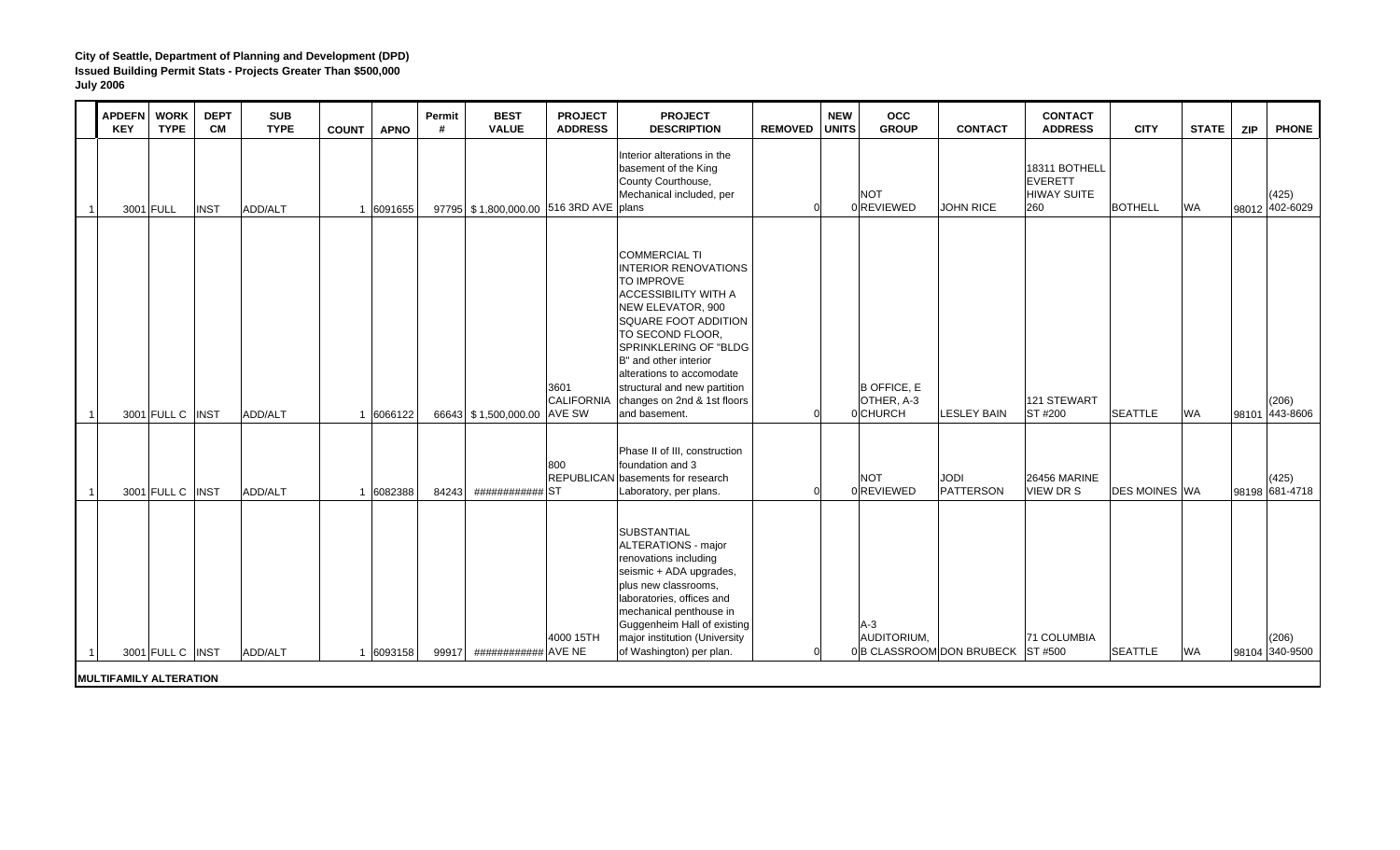|                | <b>APDEFN</b><br><b>KEY</b> | <b>WORK</b><br><b>TYPE</b> | <b>DEPT</b><br><b>CM</b> | <b>SUB</b><br><b>TYPE</b> | <b>COUNT</b> | <b>APNO</b> | Permit<br># | <b>BEST</b><br><b>VALUE</b> | <b>PROJECT</b><br><b>ADDRESS</b> | <b>PROJECT</b><br><b>DESCRIPTION</b>                                                                                                                                                                      | <b>REMOVED</b> | <b>NEW</b><br><b>UNITS</b> | $_{\rm occ}$<br><b>GROUP</b>                        | <b>CONTACT</b>                     | <b>CONTACT</b><br><b>ADDRESS</b>                    | <b>CITY</b>    | <b>STATE</b> | <b>ZIP</b>     | <b>PHONE</b> |
|----------------|-----------------------------|----------------------------|--------------------------|---------------------------|--------------|-------------|-------------|-----------------------------|----------------------------------|-----------------------------------------------------------------------------------------------------------------------------------------------------------------------------------------------------------|----------------|----------------------------|-----------------------------------------------------|------------------------------------|-----------------------------------------------------|----------------|--------------|----------------|--------------|
|                |                             | 3001 FULL                  | <b>MF</b>                | ADD/ALT                   |              | 1 6072124   |             | 73055 \$1,500,000.00 AVE    | 2821 2ND                         | Interior alterations including<br>new windows, partitioning,<br>and replace stair at existing<br>2-level condominium (unit<br>#2301) on floors 23 and 24<br>of existing mixed use<br>building, per plans. | $\Omega$       |                            | $R-2$<br>0 APARTMENT                                | MOTOMI KUDO- 159 S JACKSON<br>KING | <b>IST</b>                                          | <b>SEATTLE</b> | <b>WA</b>    | 98104 624-5670 | (206)        |
|                | <b>MULTIFAMILY NEW</b>      |                            |                          |                           |              |             |             |                             |                                  |                                                                                                                                                                                                           |                |                            |                                                     |                                    |                                                     |                |              |                |              |
| $\overline{1}$ |                             | 3001 FULL C MF             |                          | <b>NEW</b>                |              | 1 6086175   |             | 89813 \$ 555,556.00         | 8018<br><b>ASHWORTH</b><br>AVE N | Construct 4-unit townhouse<br>with attached garages per<br>plans. (Reviews &<br>processing for 15 AP's<br>under 6080286)                                                                                  |                |                            | U PRIV<br>GARAGE, R-2<br>4 APARTMENT                | <b>STACY</b><br>SMEDLEY            | 1 YESLER WAY<br><b>SUITE 200</b>                    | <b>SEATTLE</b> | <b>WA</b>    | 98104 956-1970 | (206)        |
| 11             |                             | 3001 FULL C MF             |                          | <b>NEW</b>                |              | 1 6086180   |             | 89818 \$ 555,566.00         | 8015<br><b>DENSMORE</b><br>AVE N | Construct 4-unit townhouse<br>with private garages per<br>plans (Review and<br>processing for 15 AP's<br>under 6080286)                                                                                   |                |                            | $R-2$<br>APARTMENT,<br>U PRIVATE<br>4 GARAGE        | <b>STACY</b><br><b>SMEDLEY</b>     | 1 YESLER WAY<br>SUITE 200                           | <b>SEATTLE</b> | <b>WA</b>    | 98104 956-1970 | (206)        |
| $\overline{1}$ |                             | 3001 FULL C MF             |                          | <b>NEW</b>                |              | 1 6099665   |             | 108917 \$ 592,625.00 AVE S  | 4120 29TH                        | <b>ESTABLISH USE AS</b><br>TOWNHOUSES.<br><b>CONSTRUCT 4-UNIT</b><br><b>TOWNHOUSE</b><br><b>STRUCTURE WITH</b><br><b>ATTACHED GARAGE, PER</b><br>PLANS (review and<br>processing under PTS<br>2505856).   | U              |                            | $R-3$<br>TOWNHOUSE,<br>U PRIVATE<br>4 GARAGE        |                                    | 1201 ALASKAN<br>MATT SULLIVAN WAY SUITE 200 SEATTLE |                | <b>WA</b>    | 98101 971-3403 | (206)        |
| 11             |                             | 3001 FULL C MF             |                          | <b>NEW</b>                |              | 1 6099667   |             | 108919 \$ 592,625.00 AVE S  | 4136 29TH                        | <b>ESTABLISH USE AS</b><br>TOWNHOUSES.<br><b>CONSTRUCT 4-UNIT</b><br><b>TOWNHOUSE</b><br><b>STRUCTURE WITH</b><br><b>ATTACHED GARAGE, PER</b><br>PLANS (review and<br>processing under PTS<br>2505856).   |                | <sub>0</sub>               | $R-3$<br>TOWNHOUSE,<br><b>U PRIVATE</b><br>4 GARAGE |                                    | 1201 ALASKAN<br>MATT SULLIVAN WAY SUITE 200 SEATTLE |                | <b>WA</b>    | 98101 971-3403 | (206)        |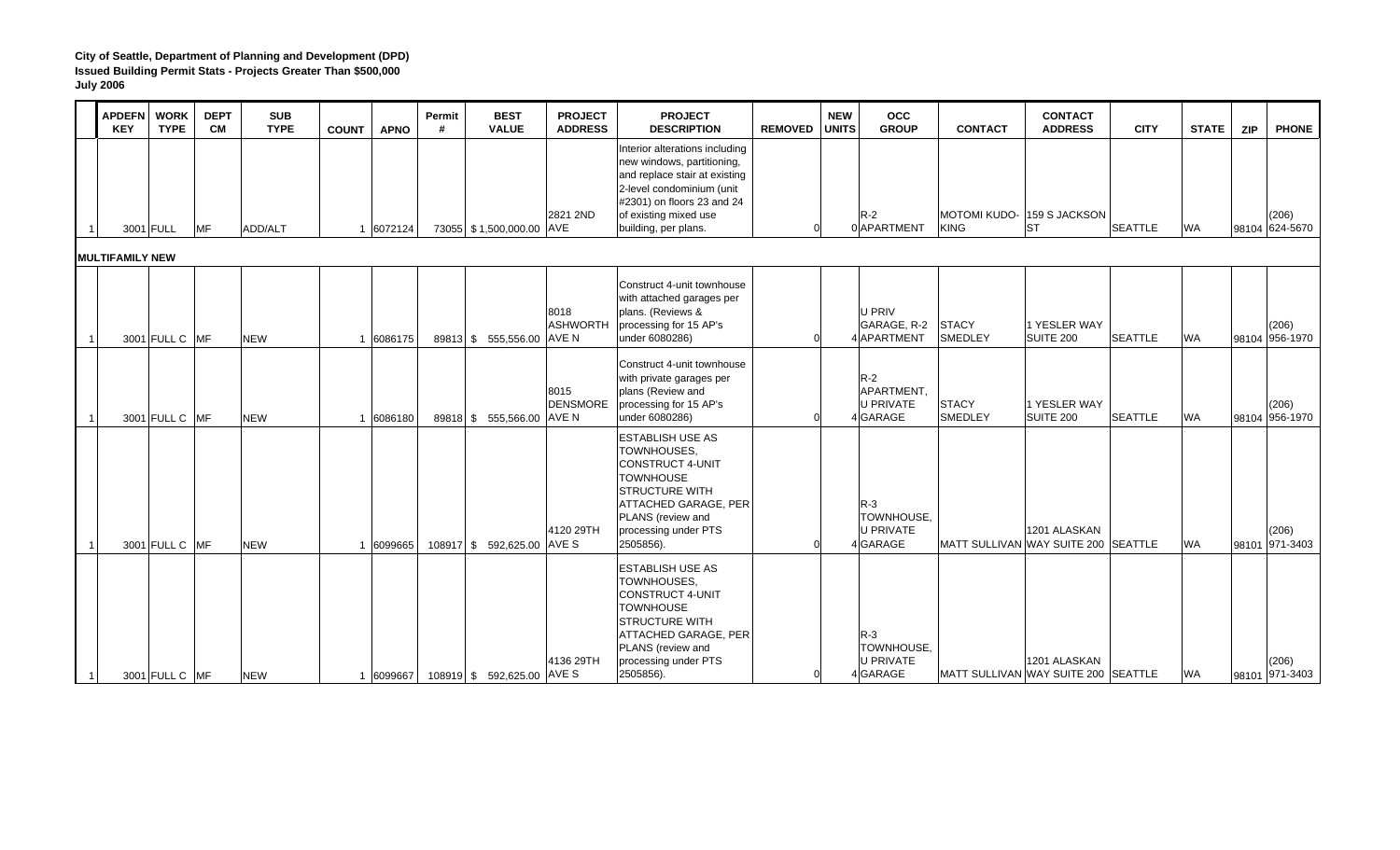| <b>APDEFN</b><br><b>KEY</b> | <b>WORK</b><br><b>TYPE</b> | <b>DEPT</b><br><b>CM</b> | <b>SUB</b><br><b>TYPE</b> | <b>COUNT</b> | <b>APNO</b> | Permit<br># | <b>BEST</b><br><b>VALUE</b>     | <b>PROJECT</b><br><b>ADDRESS</b> | <b>PROJECT</b><br><b>DESCRIPTION</b>                                                                                                                                                             | <b>REMOVED UNITS</b> | <b>NEW</b> | <b>OCC</b><br><b>GROUP</b>                                     | <b>CONTACT</b>                      | <b>CONTACT</b><br><b>ADDRESS</b>  | <b>CITY</b>    | <b>STATE</b> | <b>ZIP</b> | <b>PHONE</b>            |
|-----------------------------|----------------------------|--------------------------|---------------------------|--------------|-------------|-------------|---------------------------------|----------------------------------|--------------------------------------------------------------------------------------------------------------------------------------------------------------------------------------------------|----------------------|------------|----------------------------------------------------------------|-------------------------------------|-----------------------------------|----------------|--------------|------------|-------------------------|
|                             | 3001 FULL C MF             |                          | <b>NEW</b>                |              | 6099668     |             | 108920 \$ 592,625.00 AVE S      | 4120 29TH                        | <b>ESTABLISH USE AS</b><br>TOWNHOUSES,<br><b>CONSTRUCT 4-UNIT</b><br><b>TOWNHOUSE</b><br><b>STRUCTURE WITH</b><br>ATTACHED GARAGE, PER<br>PLANS (review and<br>processing under PTS<br>2505856). |                      |            | $R-3$<br>TOWNHOUSE,<br><b>U PRIVATE</b><br>4 GARAGE            | MATT SULLIVAN WAY SUITE 200 SEATTLE | 1201 ALASKAN                      |                | <b>WA</b>    | 98101      | (206)<br>971-3403       |
|                             | 3001 FULL C MF             |                          | <b>NEW</b>                |              | 6084379     |             | 87141 \$ 621,800.00 AVE W       | 2233 14TH                        | <b>DEMOLISH EXISTING</b><br><b>SINGLE FAMILY</b><br>RESIDENCE,<br><b>CONSTRUCT NEW</b><br><b>APARTMENT BUILDING</b><br>AND OCCUPY PER PLANS                                                      | ŋ                    |            | R-1 OTHER. S-<br>1 PARKING<br>5 ENCL                           | <b>ROBERT</b><br><b>HUMBLE</b>      | 1320 E PIKE ST SEATTLE            |                | <b>WA</b>    |            | (206)<br>98122 568-6586 |
|                             | 3001 FULL C MF             |                          | <b>NEW</b>                |              | 6099685     |             | 108939 \$ 656,441.00 CHICAGO ST | 4838 S                           | <b>ESTABLISH USE AS</b><br><b>TOWNHOUSE</b><br>CONSTRUCT ONE 5-UNIT<br><b>TOWNHOUSE WITH</b><br><b>ATTACHED GARAGE. PER</b><br>PLAN                                                              |                      |            | $R-3$<br><b>TOWNHOUSE.</b><br>U PRIVATE<br>GARAGE, U<br>5OTHER | <b>BRITTANI ARD</b>                 | PO BOX 99486                      | <b>SEATTLE</b> | <b>WA</b>    |            | (206)<br>98139 282-7990 |
|                             | 3001 FULL C MF             |                          | <b>NEW</b>                |              | 1 6070381   |             | 71165 \$ 865,907.00 AVE SW      | 6300 40TH                        | Construct new 4-unit ground-<br>related townhouse structure<br>(1 of 2) w/ attached garages<br>at west end of L-2 property<br>per plan.                                                          | ∩                    |            | $R-3$<br><b>TOWNHOUSE.</b><br><b>U PRIVATE</b><br>4 GARAGE     | <b>DAN DUFFUS</b>                   | <b>2030 DEXTER</b><br>AVE STE 280 | <b>SEATTLE</b> | <b>WA</b>    |            | (206)<br>98109 282-9270 |
|                             | 3001 FULL C MF             |                          | <b>NEW</b>                |              | 1 6071649   |             | 72559 \$ 865,907.00 GRAHAM ST   | 3915 SW                          | Construct new 4-unit ground-<br>related townhouse structure<br>(1 of 2) w/ attached garages<br>at east end of L-2 property<br>per plan.                                                          |                      |            | U PRIV<br>GARAGE, R-3<br>4 TOWNHOUSE DAN DUFFUS                |                                     | 2030 DEXTER<br>AVE STE 280        | <b>SEATTLE</b> | <b>WA</b>    |            | (206)<br>98109 282-9270 |